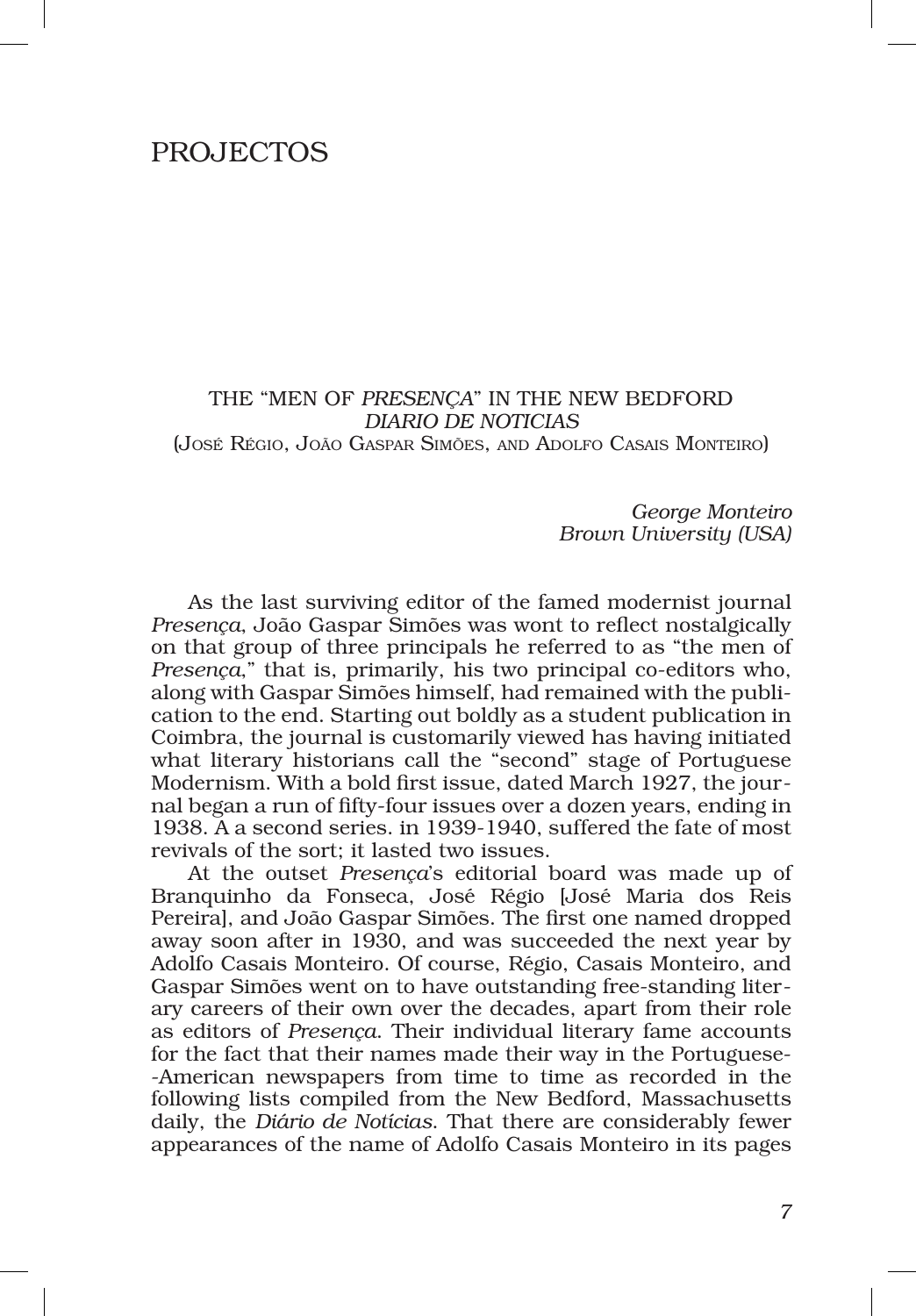is attributably, at least in part, to the fact that in the late 1940s Casais Monteiro went into self-exile in Brazil, where he lived until his death, except for temporary teaching jobs in the United States.

## JOSÉ REGIO (1901‑1969)

1. "Homenagem ao poeta português Antonio Nobre," Nov. 15, 1939, p. 3.

Along with other notables, JR will attend the inauguration of a monument honoring Antonio Nobre.<sup>1</sup>

2. José Régio, "Pecado Original," Mar. 5, 1943, p. 2.

Poem.

3. José Régio, "Depois das Eleições," Jan. 17, 1946, pp. 1‑2.

An essay on democracy and censorship. ("Especial para o *Diário de Notícias*.")

4. "Os intelectuais Portuguêses Protestam! Cópia da representação na Presidência da República, em 22 de Novembro de 1946, por uma comis‑ são de Escritores, Jornalistas e Artistas," Jan. 22, 1947, p. 6.

JR is among more than 200 signers.

5. José Régio, "Compreender," Jan. 31, 1948, p. 3.

Essay on poetry as the essence of art.

6. José Régio, "Escrever Poeticamente," Mar. 8, 1949, p. 4.

Essay defining what he means when he advocates writing "poetically."

7. "Notícias da Agência ANI, May 26, 1949, p. 6.

In an interview in Brazil, Hernani Cidade is quoted as saying that among Portuguese poets the Brazilians hold Fernando Pessoa, Miguel Torga, and JR in high esteem.

8. ANI, "Ultimas Notícias de Portugal," July 16, 1949, p. 4.

 $^{\rm 1}$  See also "No Penedo da Saudade vai ser inaugurado um monumento à memória de António Nobre," *A União Portuguesa* (Oakland, California), Dec. 18, 1939, p. 6.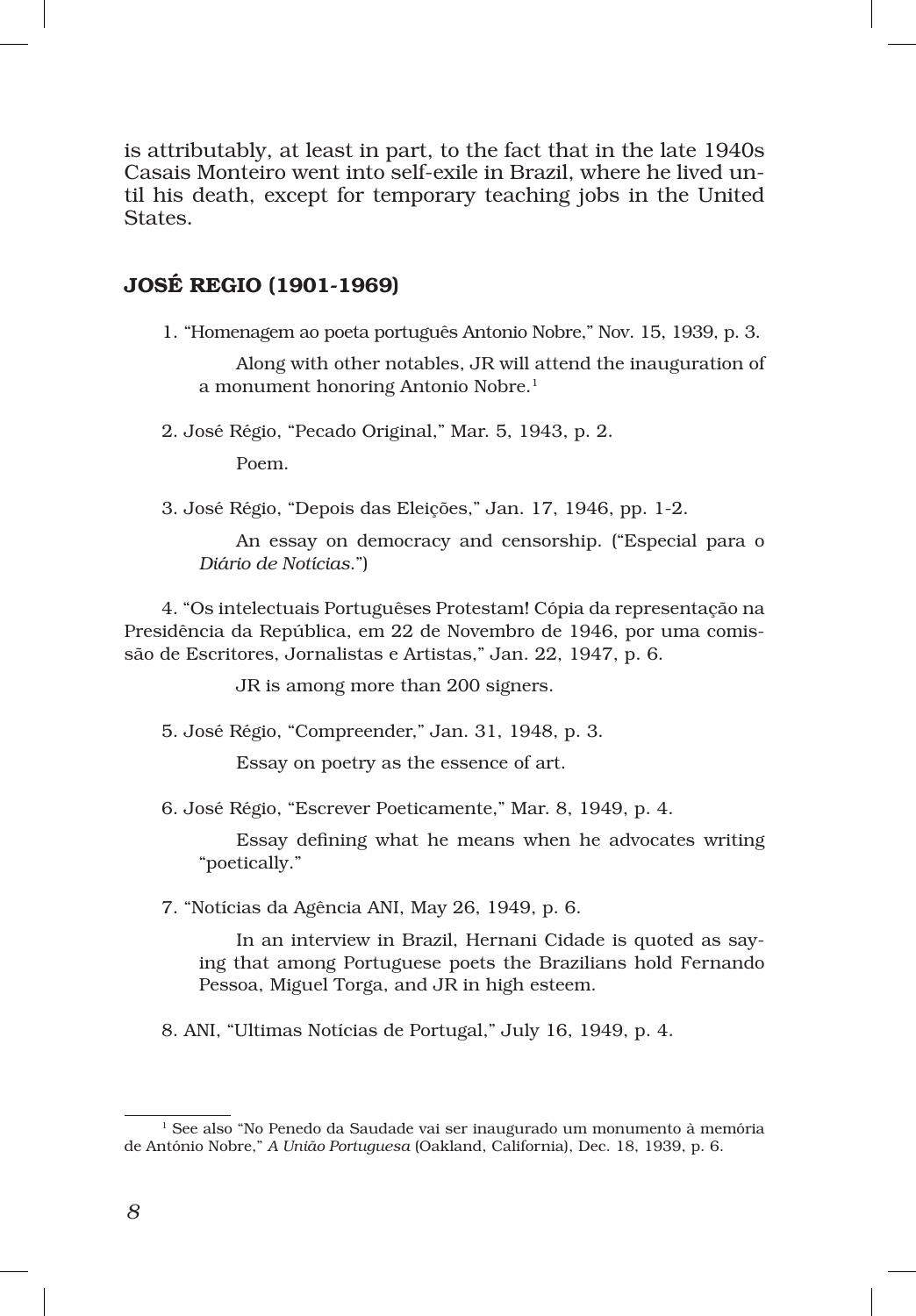In an Italian journal Duarte de Montalegre says that JR and Campos de Figueiredo do not understand the new Portuguese poets, the Christian poets of the generation of Miguel Trigueiros, Amândio Cesar, Azinhal Abelho and Deniz da Luz.

9. Jorge Ramos, "Cecilia Meireles, a Cigarra do Brasil," Nov. 9, 1949, p. 2.

JR is undoubtedly one of the greatest poets of our generation.

10. ANI, "Ultimas Notícias de Portugal," Jan. 31, 1950, p. 4.

In Rio de Janeiro, the Portuguese actor João Villaret will appear in JR's play *Jacob e o Anjo.*

11. ANI, "Santos Costa é o homem do dia em Portugal," Apr. 8, 1950, p. 4.

In Rome, Duarte de Montalegre discusses the modern Portuguese novel, including JR's work.

12. Jorge Ramos, "Um poeta contemplativo," Oct. 20, 1950, p. 3.

Like Miguel Torga and Carlos Queiroz, JR was inspired by the iconoclastic poets of 20 years earlier.

13. ANI, "Pequenas Notícias de Portugal," Dec. 13, 1950, p. 3.

The poetry journal *Távola Redonda* dedicates its latest issue to JR and *Poemas de Deus e do Diabo*, the book that launched JR's career twenty‑five years earlier.

14. "*Lição dum Picoense*," Mar. 17, 1952, p. 2.

JR says that all art lives from the poet's interior freedom and his aesthetic discipline.<sup>2</sup>

15. Dinis da Luz, "Cheguei, Vi… e Fui Vencido, diz Agrippino Grieco a Respeito da Sua Visita a Portugal," July 22, 1952, pp. 1, 4.

> JR is one of the contemporary Portuguese poets Agrippino Grieco admires. ("Especial para o *Diário de Notícias*.")

16. ANI, "Uma representação assinada por altas figuras democráticas," Apr. 27, 1953, p. 1.

> JR is among the signers of a statement presented to the head of state in regard to constitutional laws regarding elections.

<sup>2</sup> Reprinted in *O Heraldo Portuguez* (Taunton, Massachusetts), Apr. 1, 1952, p. 4.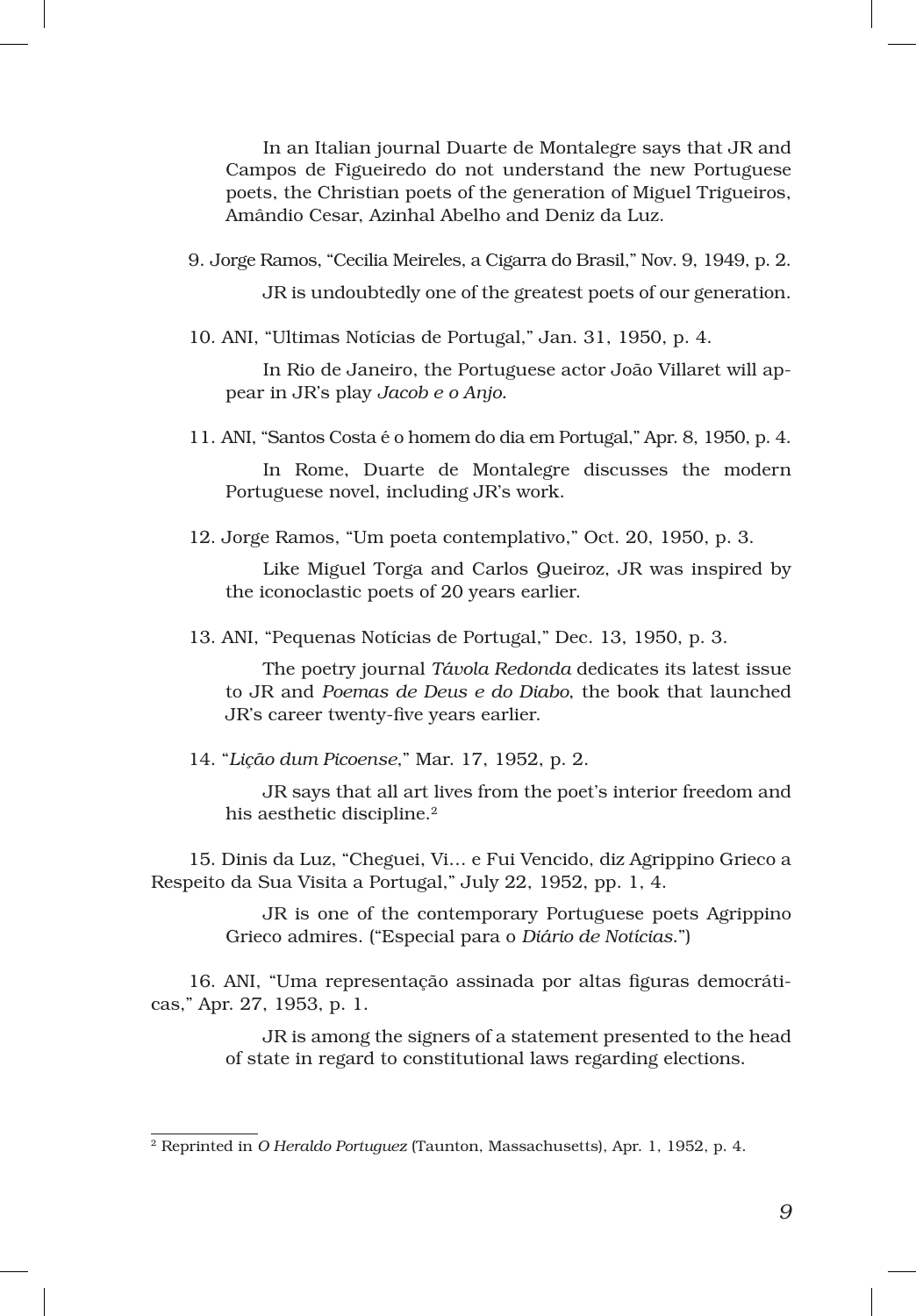17. "Um Pedido de Altas Figuras Nacionais ao Sr. Presidente da Republica Portuguesa," May 11, 1953, pp. 1, 4.

The petition is signed by JR, among others.

18. "Está a Publicar‑se a 'Colecção Novela,'" July 24, 1956, p. 1. This series includes work by JR.

19. ANI, "Diário de Portugal," Aug. 1, 1956, p. 3.

The 4th edition of JR's book of sonnets, *Biografia*, has just appeared.

- 20. ANI, "Teatro, Rádio, Cinema e Televisão," Nov. 9, 1956, p. 3. JR's *Jacob e o Anjo* will be staged at the Teatro Munomental.
- 21. ANI, "Diário de Portugal," Dec. 28, 1956, p. 5.

The 3rd edition of JR's *As Encruzilhadas de Deus* has appeared.

22. ANI, "Diário de Portugal," Feb. 21, 1957, p. 2.

Among the books published by Compania Nacional da Educação is JR's *Poesia de ontem e hoje*.

23. ANI, "Diário de Portugal," Apr. 1, 1957, p. 3.

*Rosa Brava*, JR's historical novel, will be published by "Colecção Mosaico."

24. ANI, "Diário de Portugal," May 21, 1957, p. 3.

JR contributes to a page dedicated to the life and work of Fialho de Almeida in a recent issue of the Lisbon newspaper *Diário de Notícias*.

25. ANI, "Diário de Portugal: Teatro, Cinema, Música, Rádio e TV," Aug. 6, 1957, p. 4.

> One of the contestants in a competition at the Teatro Nacional de D. Maria II chose JR's figure of Benilde for her presentation.

26. ANI, "Diário de Portugal, Sept. 6, 1957, p. 4.

Among that of others, JR's poetry was recited at Lisbon's city celebration.

27. ANI, "Diário de Portugal: Teatro, Cinema, Música, Rádio e TV," Nov. 18, 1957, p. 2.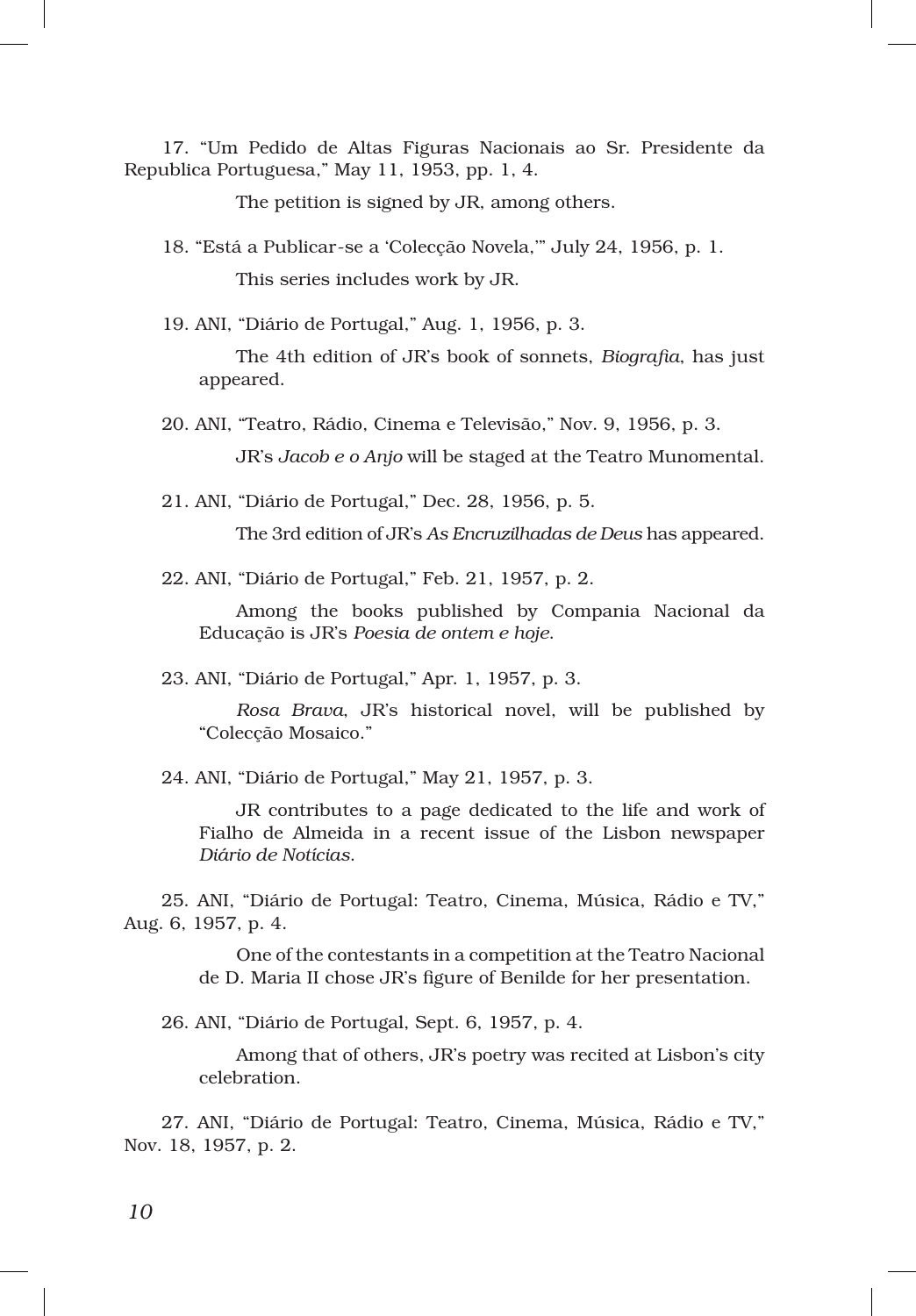The Brazilian group "Os Jograis" included JR's poems in their Lisbon recital.

28. ANI, "Diário de Portugal," Jan. 8, 1958, p. 3.

The poetry anthology *Alma Minha Gentil*, with JR's contribution to the preface, has just been published.

29. "Conferência Sobre Poesia Portuguesa Na Univ. De Columbia," Jan. 20, 1958, pp. 1, 4.

> Albano Nogueira, the Consul‑General of New York, included JR in his discussion.

30. ANI, 'Diário de Portugal," Jan. 21, 1958, p. 4.

The Italian publisher Carucci has published a book of JR's poems in translation.

31. ANI, "Diário de Portugal: Teatro, Cinema, Música e TV," Apr. 2, 1958, p. 3.

> The Brazilian Margarida Lopes de Almeida included JR's poems in her Lisbon recital.

32. José Régio, "A Diversidade da Criação Artística," May 16, 1958, p. 2.

Essay in defense of the writings of Joaquim Pacheco Neves.

33. "É a censura um bem ou um mal?—Ferreira de Castro responde," June 13, 1958, pp. 1‑2.

> Criticizes official censorship, which censors the work of even the Catholic JR.

34. "É a censura um bem ou um mal?—Depoimento do escritor Urbano Rodrigues" (from *República*), June 30, 1958, p. 4.

> JR is included in a list of those writers whose work has been censored.

35. ANI, "Artes e Letras em Portugal," Dec. 4, 1958, p. 5.

JR's work is included in volume 3 (dedicated to the Alentejo) of the *Antologia da Terra portuguesa* published by the Livraria Bertrand.

36. Dutra Faria, "Uma Família Portuguesa do Connecticut," Feb. 24, 1959, p. 4.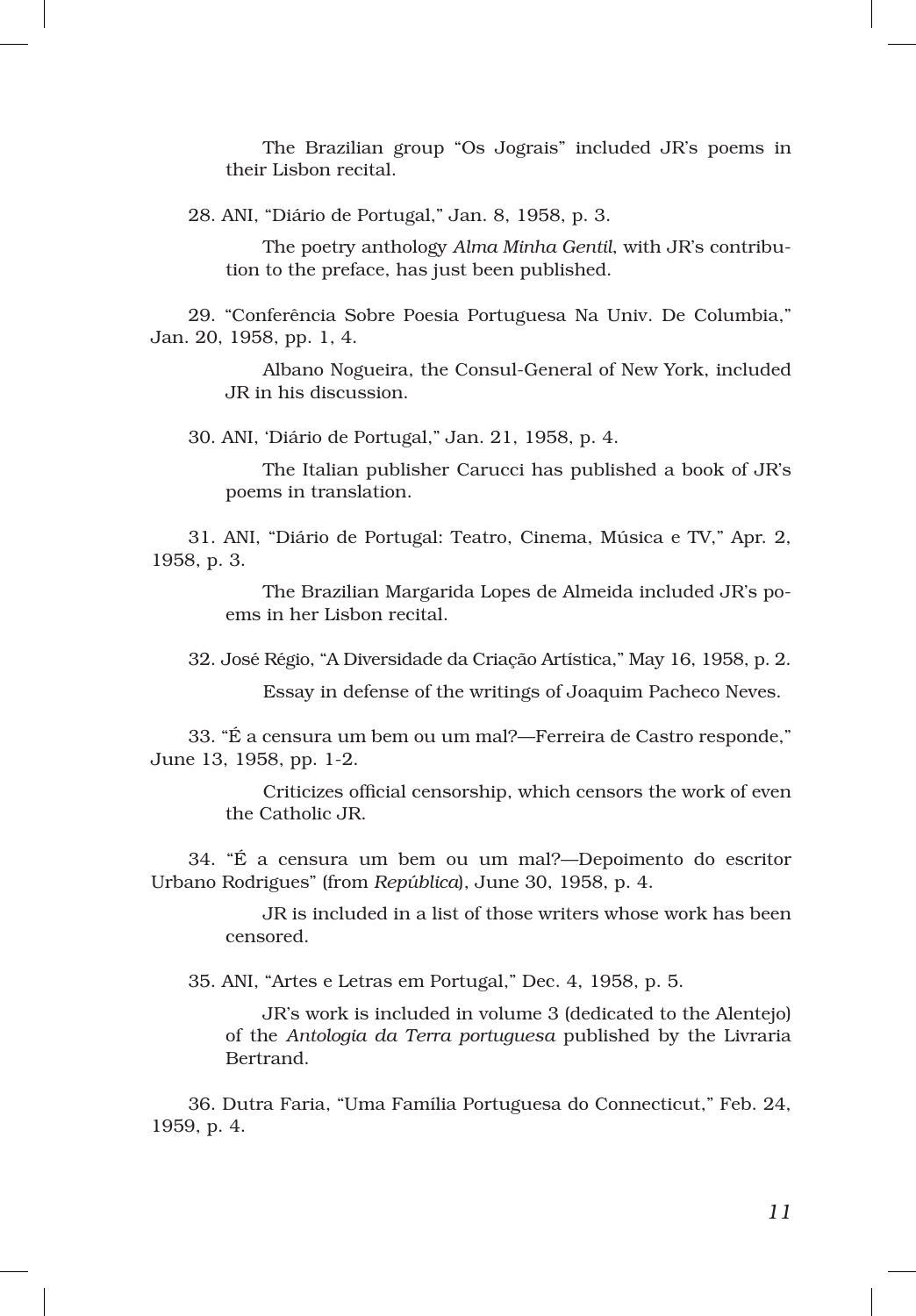Among the books seen in José Moreira's house are titles by JR.

37. ANI, "Notíciário de Letras e Artes," May 20, 1960, p. 4.

Portugalia will bring out new editions of JR's major works of fiction.

- 38. "Foi um Êxito o Recital de Manuel Mestre," Nov. 21, 1960, p. 1. Itacy de Almeida included poems by JR in her portion of the recital.
- 39. "Em Portalegre foi Inaugurado o Museu Local, July 14, 1961, p. 1. JR was present at the ceremony.
- 40. "Ronda das Terras de Portugal: 'Portalegre,'" Mar. 18, 1963, p. 4. One of Portalegre's attractions is the "Museu da Arte Sacra e a Casa de José Régio."

41. ANI, "Noticiário de Espectáculos Portugueses," July 9, 1963, p. 3. The Teatro Experimental da Beira will stage JR's "O meu caso."

42. "Os Açores e a sua propaganda através da literatura e do jornalismo," Jan. 17, 1964, p. 4.

> JR is among those Portuguese writers who might be encouraged to write about the Azores.

43. "Cinema, variedades e recital no Sport Clube Português de Newark," Feb. 19, 1964, p. 5.

The actor César Augusto recited poetry, including JR's.

44. A. da Cunha Raposo, "Arte e folclore na capital de Mozambique," Mar. 10, 1964, p. 2.

> As part of a week-long celebration, the "Grupo Fernando" Pessoa" recited portions of JR's play "Mário ou Eu‑Próprio, o Outro."

45. ANI, "Notícias Resumidas," June 24, 1964, p. 4.

JR was a judge for the Sociedade Portuguesa de Escritores when Luís Francisco Rebelo was awarded the "Grande Prémio de Teatro."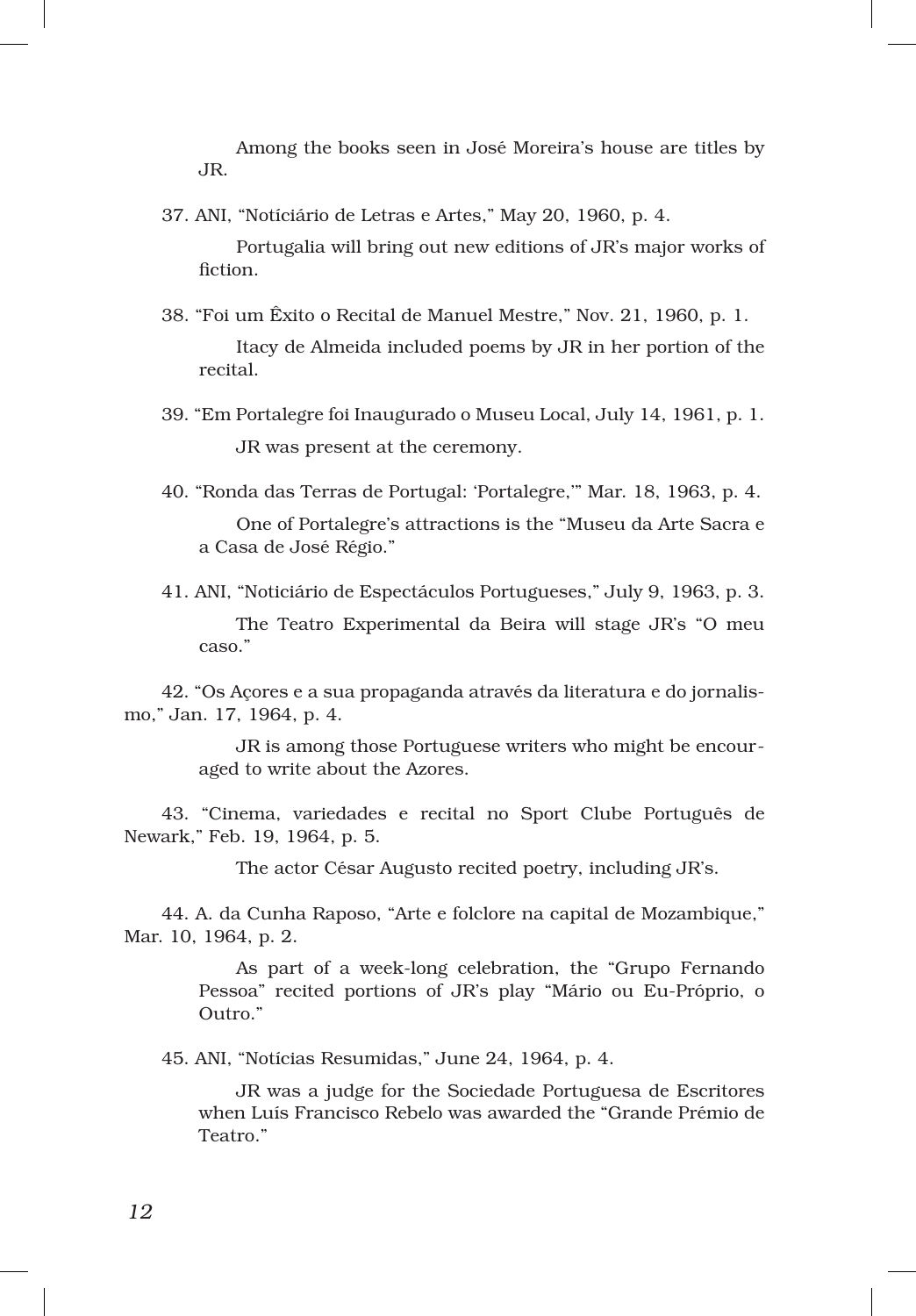46. ANI, "Notícias Resumidas," June 30, 1964, p. 4.

JR's "casa‑museu" is now part of Portalegre's patrimony.

47. "José Régio Defende a Pureza da Língua," July 13, 1965, pp. 1, 6.

In the *Comércio do Porto*, JR complains that the Portuguese too readily adopt foreign terms at the expense of their own re‑ sourceful language, thereby failing to maintain the purity of the language.

48. José Régio, "Remar Contra a Maré," Aug. 12, 1966, pp. 1, 6.

An essay taken from the newspaper *Cardeal Saraiva* (Paulo do Lima), in which JR urges resistance against modes of fashion.

49. "David Nasser: 'Unifiquemos a gramática e derrubemos a aduana intellectual,'" June 26, 1967, p. 2.

> In an interview granted in Lisbon, this Brazilian journalist advocates the removal of linguistic and grammatical barriers be‑ tween the two countries so that the great writers (including JR) will be more easily read in the two countries.

50. "Notícias Diversas," Sept. 14, 1967, p. 7.

Due to Augusto Figueiredo's illness, JR's *Jacob e o Anjo*, the last play of the season, will not be staged.

51. António Maria Zorro, "'In Memoriam' de João de Deus," Mar. 11, 1968, p. 2.

JR's expression of esteem for João de Deus's poetry is quoted.

52. "O Que se passa Em New Bedord: livros Portugueses para o SMTI," Apr. 19, 1968, p. 2.

> JR's work is included in the Instituto de Alta Cultura's gift of books to the Southeastern Massachusetts Institute of Technology.

53. "*Jacob e o Anjo*," May 28, 1968, p. 6.

JR's play, written 30 years earlier and staged in France 15 later, has been staged in Lisbon, for the first time in Portugal.

54. Dinis da Luz, "Quando o Futebol Entra nas letras...," July 8, 1968, pp. 1, 4.

> Victor Santos, the author of *Futebol—Bancada da Imprensa*, is a devoted reader of the respected writers of his day, including JR.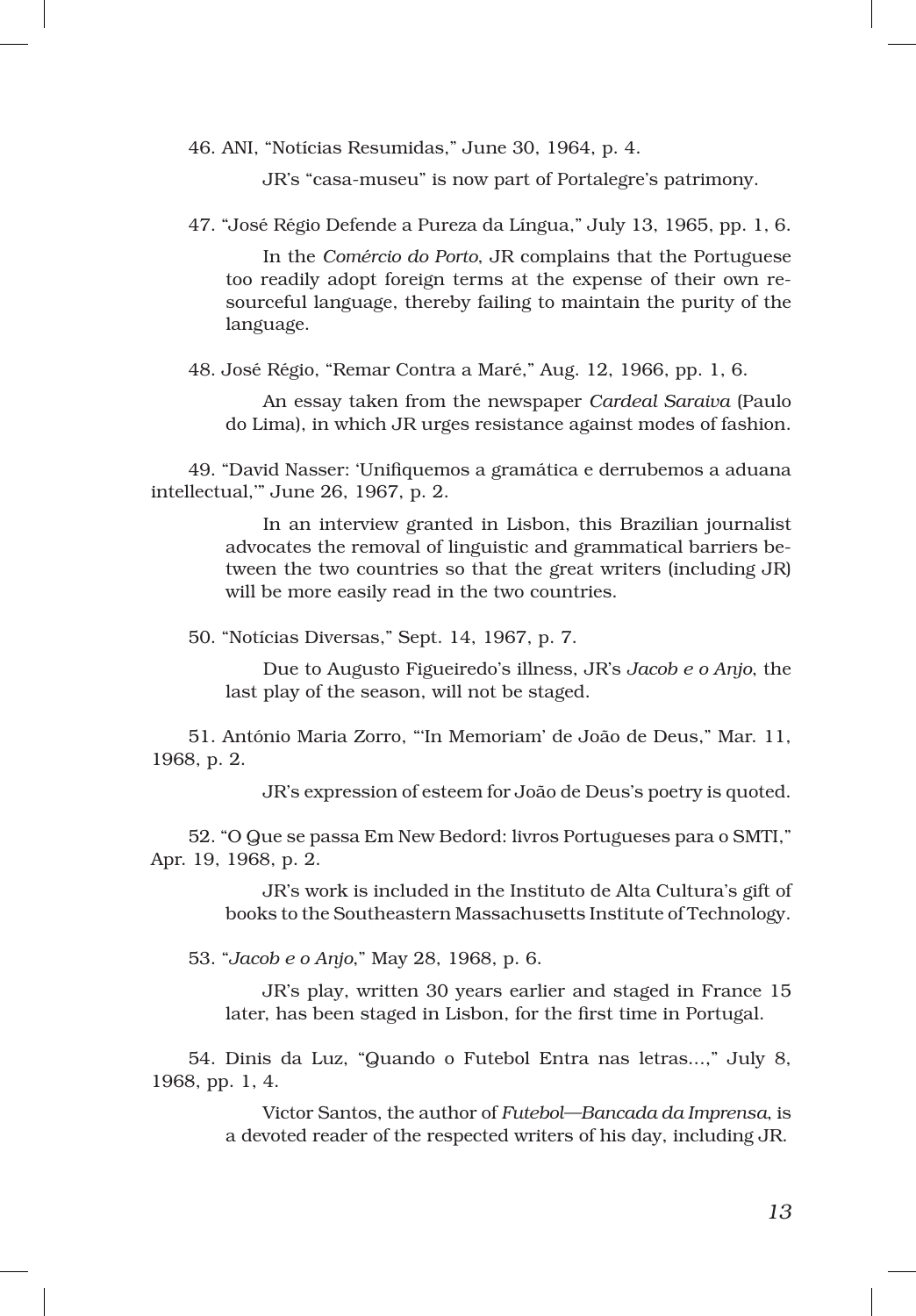55. "Lemos na Imprensa Regional," Apr. 9, 1969, p. 2.

The "Casa‑Museu José Régio" expects to receive works left to the state by the family of Ernesto de Vilhena.

56. "Em Cada Parágrafo uma Notícia, Oct. 17, 1969, p. 4.

After suffering a heart attack recently, it is said that JR is in grave condition.

57. "José Régio e Alves Redol em Estado Grave," Oct. 20, 1969, p. 1.

Despite showing slight improvement, both JR and Alves Redol remain gravely ill.

58. "Faleceu Poeta e Escritor José Régio," Dec. 29, 1969, p. 1. JR, aged 68, died on Dec. 28th.

59. "Notícias Diversas de Portugal," Nov. 19, 1970, p. 6.

Giuseppe Carlo Rossi has written about JR's "Procura Interior de uma Verdade" in the pages of *Osservatore Romano*.

60. "O Presidente do Conselho no Alentejo," May 27, 1971, p. 3.

Marcello Caetano visited the "Casa‑Museu" in Portalegre housing JR's "espólio."

61. "Em Cada Parágrafo uma Notícia," May 28, 1971, p. 6.

Marcello Caetano visits the "Casa Museu de José Régio."

62. "Os prémios da Secretaria de Estado," Aug. 4, 1971, p. 5.

JR was awarded posthumously the National Prize for Poetry.

63. Rafael Ávila de Azevedo, "Trinta anos de relações literárias," Mar. 22, 1972, p. 4.

> In *Pedras à beira da Estrada*, Paço d'Arcos coments on various writers, including JR.

64. António Quadros, "A saudade, sempre," June 10, 1972, p. 4.

JR is represented in Urbano Tavares Rodrigues' anthology, *A Saudade na poesia portuguesa.*

65. "Em Portalegre, Portugal," June 14, 1972, p. 3. Discussion over the proposed bust of JR.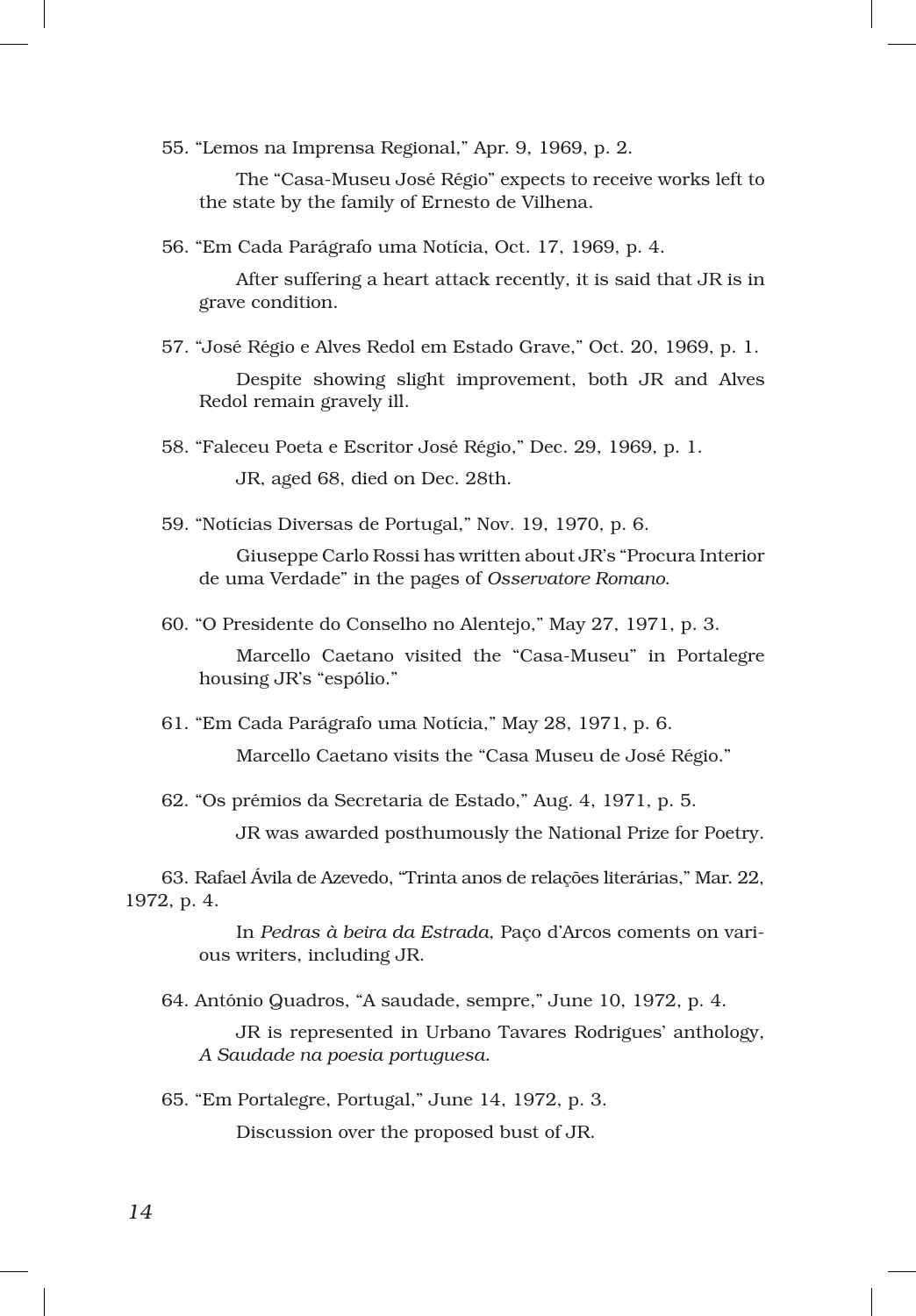66. "Prémios Literários e Artísticos," Feb. 27, 1973, pp. 1, 4.

In a discussion of prizes awarded in 1971 and 1972, it is noted that JR was among those awarded a prize.

67. João Fernandes, "Províncias de Portugal: Douro Litoral," Apr. 25, 1973, p. 4.

> JR's name appears on a list of the illustrious figures from this province.

68. José Régio, "História para crianças grandes," Apr. 23, 1971, p. 5. Poem. <sup>3</sup>

69. José Régio, "A Um Camarada," Sept. 8, 1972, p. 5. Poem.

## JOÃO GASPAR SIMÕES (1903‑1987)

1. "Notícias de Coimbra," Mar. 9, 1931, p. 3.

JGS will lecture on "Raul Brandão, poeta."

2. "Notícias de Coimbra," Mar. 7, 1932, p. 4.

JGS will lecture on "A arte do romance."

3. "Notícias de Coimbra," May 23, 1932, p. 4.

On the 25h of April JGS delivered the last lecture at the "III Salão Academico" on the theme of "O valor da realidade na Arte."

4. "Notícias de Coimbra," July 14, 1932, p. 3.

JGS introduced Almada Negreiros, who lectured on "Direcção Unica."

- 5. "Notícias de Coimbra," Feb. 21, 1934, p. 4. JGS lectured at the Academia de Música.
- 6. "Notícias de Portugal Na Europa: Coimbra," May 1, 1935, p. 3. JGS will lecture on "Deformação, génese de toda a arte."

<sup>3</sup> Reprinted in *O Heraldo Portuguez*, Dec. 25, 1974, p. 4, and Dec. 25, 1975, p. 7*.*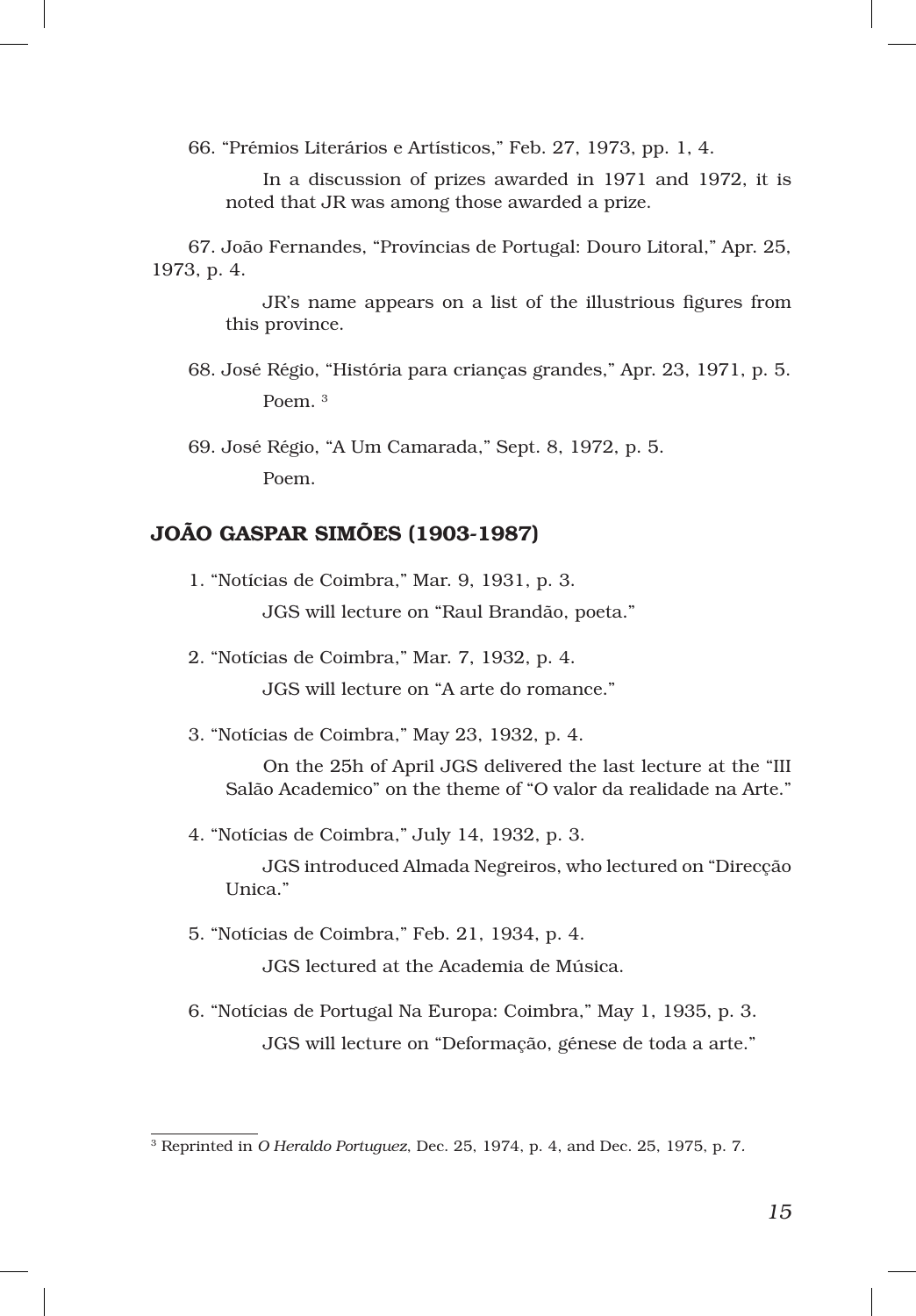7. "Aprenda a Redigir" Oct. 8, 1935, p. 8.

In this advertisement by the Lisbon Instituto de Cultura e Técnica for a writing course by mail, JGS is listed among contrib‑ uting writers.

8. "Contribuições Para o Intercâmbio Intelectual Luso‑Brasileiro," June 13, 1941, p. 6.

> JGS is one of the many Portuguese intellectuals who could promote the cause of Luso‑Brazilian relations.

9. "Os intelectuais Portugueses Protestam! Cópia da representação na Presidência da República, em 22 de Novembro de 1946, por uma comis‑ são de Escritores, Jornalistas e Artistas," Jan. 22, 1947, p. 6.

JGS is among the more than 200 signers.

10. João Gaspar Simões, "Quem foi o introdutor do realismo em Portugal: Eça de Queirós ou Júlio Diniz?" Mar. 26, 1947, p. 4.

> Despite the realism present in early chapters of *Uma Família Inglesa*, Júlio Diniz must not be credited with introducing literary realism to Portuguese fiction.

11. Onix, "O Que Se Passa em Portugal," Apr. 71947, p. 1

In *Who's Who em Portugal* many outspoken intellectuals and writers, JGS among them, have been omitted for political reasons.

12. Dutra Faria, "Nunca se Encontou o manuscrito de 'A Balada do Caia'—Romance que Eça de Queirós Teria Escrito ou Sonhado Escrever," Apr. 17, 1950, p. 1.

> JGS is among the Portuguese writers who have recently written about Eça and his work.

13. "Em que se fala de Xadrez da 'partida livre,' de Platão e da Humanidade futura…," Apr. 24, 1951, p. 3.

> In JGS's "sensational" biography of Fernando Pessoa, there is the following passage: "nos últimos dias da singular existência do neoplatónico Fernando Pessoa, o poeta costumava entrar num estabelecimento e dizer para quem o atendia ao balcão: '2, 8, 6'—ou seja em humano uma caixa com fósforos, um maço de cigarros e um cálice de 'Macieira.'"

14. "Pelo Teatro Português," May 23, 1951, p. 2.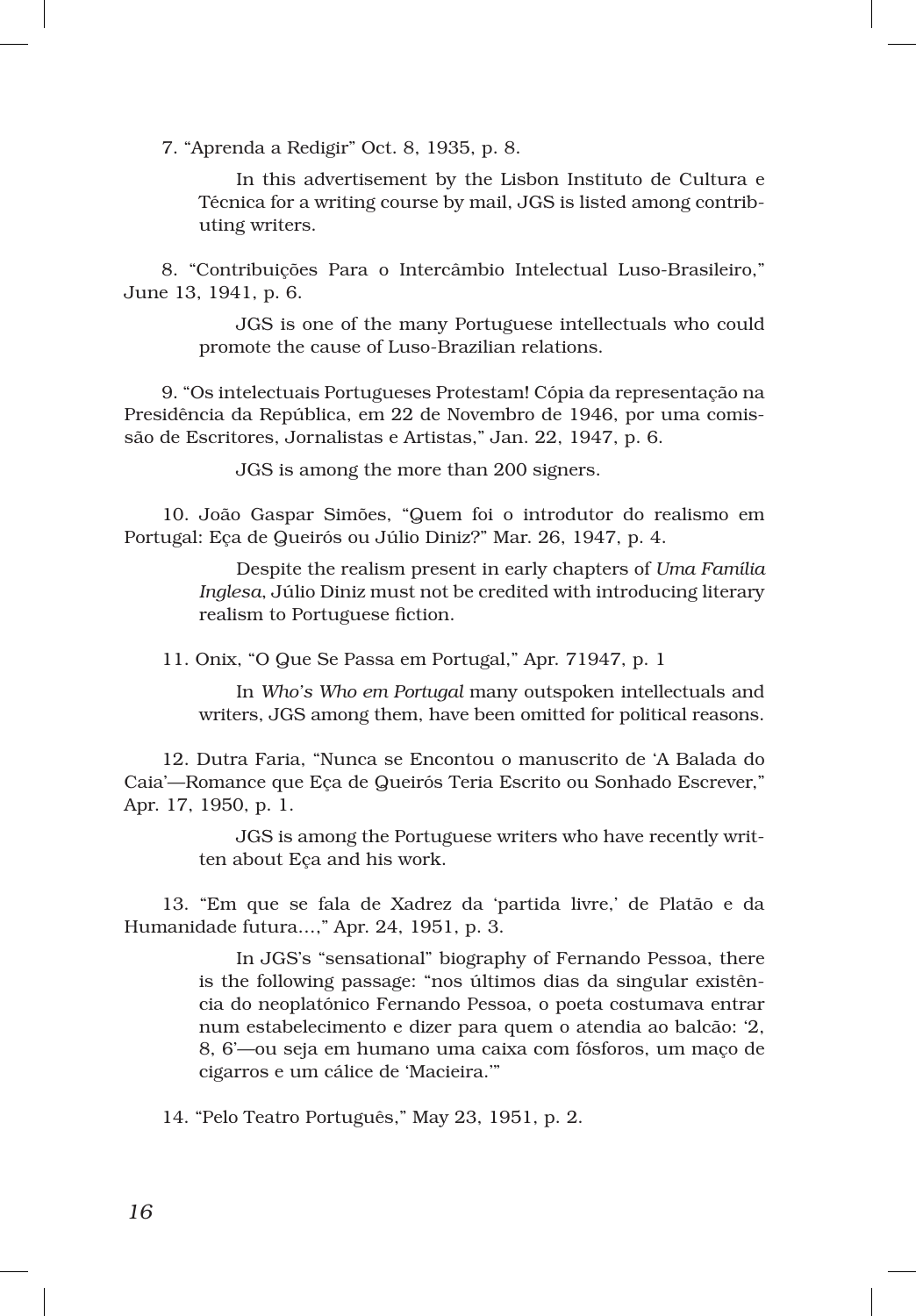JGS has delivered "Um jantar em família," a three‑act play, to the Teatro Ginásio for production.

15. Bourbon E Meneses, "Cartas para Ela," Aug. 2, 1951, p. 6.

JGS has a ready answer for anything one can ask him.

16. "O escritor Erico Veríssimo proferiu ontem uma palestra nesta cidade," Dec. 1, 1955, pp. 1, 6.

> JGS is one of the modern Portuguese writers being read in Brazil.

17. "Aspectos do Intercâmbio Entre Portugal e Brasil," Sept. 2, 1952, pp. 1, 4.

> The Brazilian Odorico Tavares notes that JGS is among the contemporary Portuguese writers now being read in Brazil.

- 18. "Está a Publicar‑se a 'Colecção Novela,'" July 24, 1956, p. 1. This series includes work by JGS.
- 19. ANI, "Diário de Portugal," Feb. 14, 1957, p. 4.

JGS has contributed to the first issue of the journal Europa.

20. ANI, "Artes e Letras em Portugal, Apr. 17, 1957.

The first issue of *Europa*, just out, includes a contribution by JGS.

21. ANI, "Diário de Portugal," Oct. 18, 1957, p. 3.

The seventh fascicle of JGS's *História da poesia portuguesa no Século XX* is out.

22. "Diário de Portugal," Jan. 21, 1958, p. 4.

JGS has collected the stories included in *As mais belas Histórias da Medicina*.

23. "É a censura um bem ou um mal?—Depoimento do escritor Urbano Rodrigues" (from *República*), June 30, 1958, p. 4.

> JGS is included in a list of those writers who have been censored.

24. "Ainda o Prémio Concedido a Rodrigues Miguéis" (from the *Diário*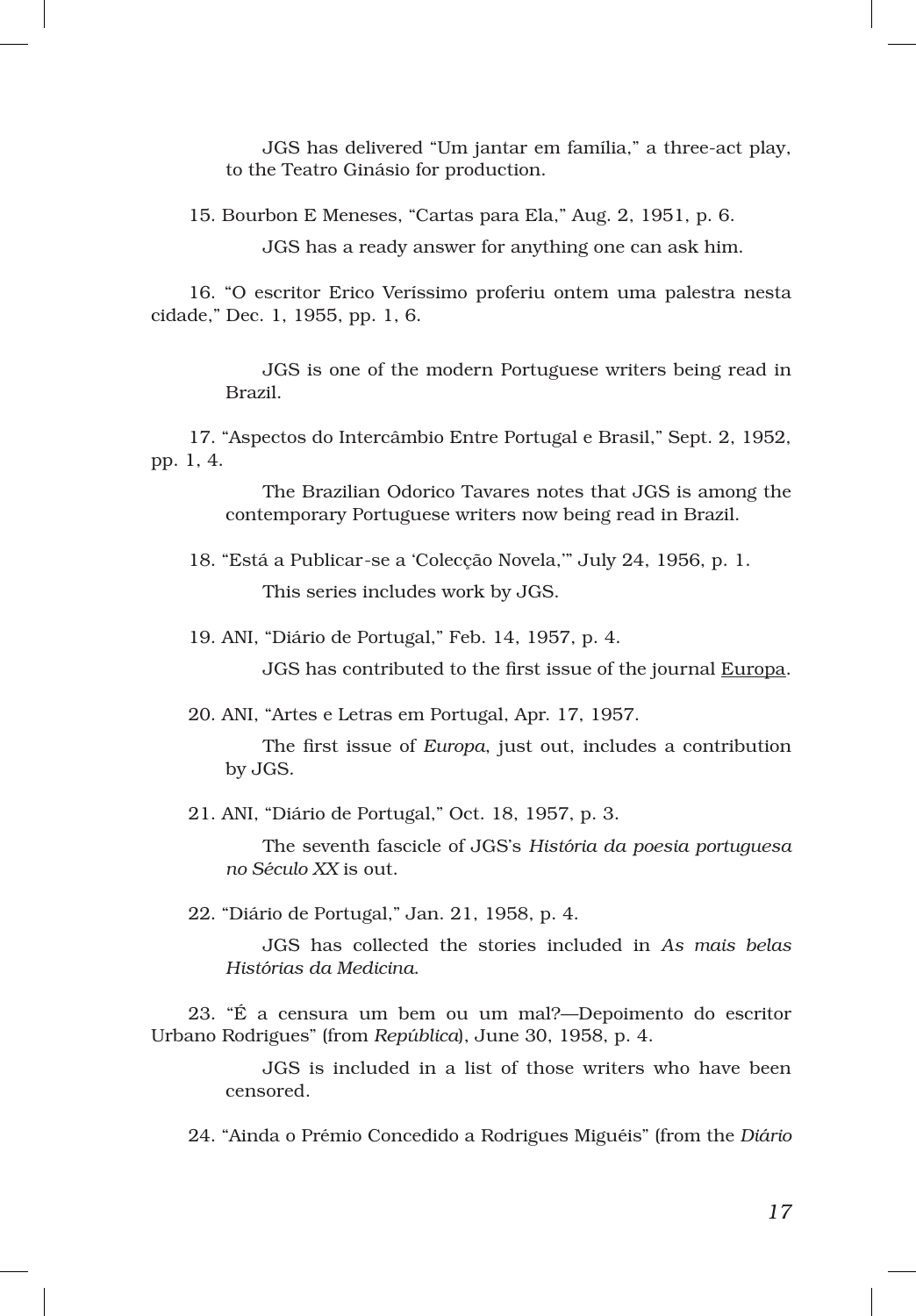*de Lisboa*), July 27, 1959, pp. 1, 4.

JGS was a member of the committee that awarded Miguéis the "Camilo Castelo Branco" prize.

25. "Caminho Errado," Oct. 23, 1959, p. 1.

Politically motivated, the journal *Tempo Presente* advises certain intellectuals, artists and writers (including JGS) to leave the country.

26. Manuel Calado, "Crónica da Minha Rua: Depois da Chuva," Apr. 12, 1962, p. 1.

> Quotes JGS's observation that the day's youth, without concerns or problems, applaude everything with a smile on their lips while they play the lottery.

27. ANI, "Notícias de Espectáculos Portugueses," Feb. 14, 1963, p. 2.

JGS will lecture on "Precursores da Moderna Poesia Portuguesa."

28. "Os Açores e a sua propaganda através da literatura e do jornal‑ ismo," Jan. 17, 1964, p. 4.

> JGS is among those Portuguese writers who could be en‑ couraged to write about the Azores.

29. Mário Matos e Lemos, "Poesia em Prosa," June 22, 1964, p. 3.

A favorable review of JGS's *Itinerário Histórico da Poesia Portuguesa*, just published in Arcádia's "Biblioteca de Bolso."

30. "A Nova Literatura Portuguesa Não é Conhecida no Brasil!" Sept. 15, 1964, pp. 1, 4.

JGS was included in a mission to Brazil.

31. ANI, "Noticiário de Letras Portuguesas," Apr. 25, 1965, p. 4.

JGS has translated Emile Zola's novel *Teresa Raquim*.

32. ANI, "Escritor terrorista premiado em Lisboa," May 24, 1965, pp. 1, 8.

JGS was a member of the jury that awarded the Sociedade Portuguesa de Escritores' Grand Prize for the Novel to Luandino Vieira's *Luanda*.

33. João Gaspar Simões, "Crónica Literária" (from the *Diário de Notícias*), Oct. 22, 1965, p. 6.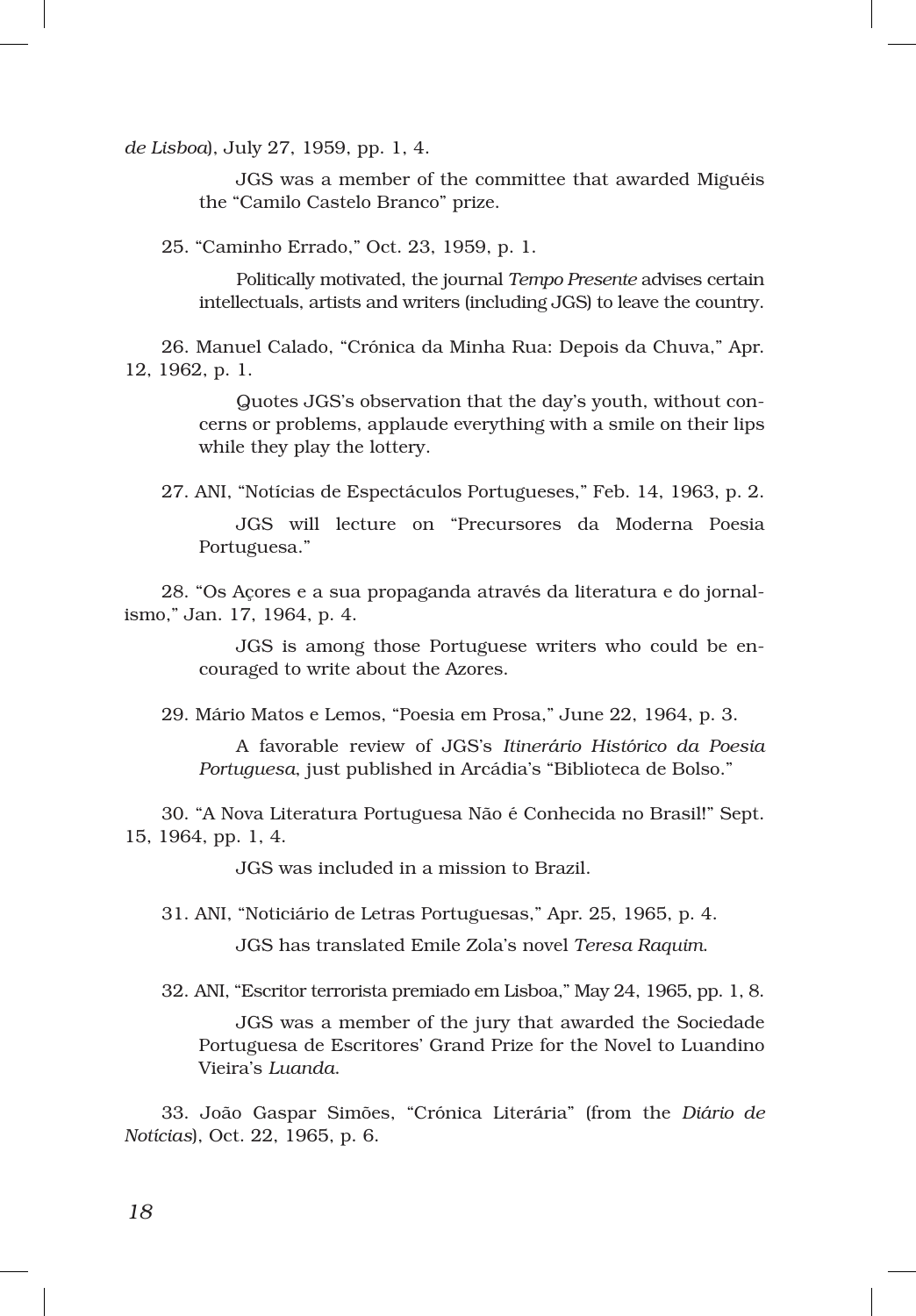Assessment of José Rodrigues Miguéis's work.

34. "Faleceu o Poeta e Escritor José Régio," Dec. 29, 1969, p. 1.

JGS was a founder of the journal *presença*.

35. "Erotismo é ou não Pornografia?" Apr. 1, 1970, p. 4.

Testifying for the defense in the Natália Correia trial over her *Antologia da Poesia Portuguesa Erótica e Satírica, dos Cancioneiros Medievais à Actualidade*, JGS conceded that erotic poetry can be pornografic.

36. "Noticiário Regional Português," Oct. 6, 1970, p. 2.

JGS has been elected to the Brazilian Academy of Letters as a corresponding member.

37. João Gaspar Simões, "*A Coroa*," Sept. 22, 1972, p. 4.

Essay on Sigrid Undset's novel.

## ADOLFO CASAIS MONTEIRO (1908‑1972)

1. "Contribuições Para o Intercâmbio Intelectual Luso‑Brasileiro," June 13, 1941, p. 6.

> ACM is one of the many Portuguese intellectuals who could help to promote the cause of Luso-Brazilian relations.

2. José Gomes Ferreira, "O Espectáculo das Ruas: A Menina do Rés‑ ‑do‑chão," Oct. 25, 1945, p. 1.

> ACM "é poeta e tem altura suficiente para te dar a lua se lha pedires."

3. Adolfo Casais Monteiro, "Como Pensam os Escritores Portugueses: Os Democratas da Ultima Hora," Dec. 14, 1945, pp. 1, 6,

Essay.

4. Adolfo Casais Monteiro, "Um novo livro de novellas—'Onde a noite se acaba'—do Dr. J. R. Miguéis," Sept. 17, 1946, pp. 1, 4.

Review.

5. "Os intelectuais Portugueses Protestam! Cópia da representação na Presidência da República, em 22 de Novembro de 1946, por uma comis‑ são de Escritores, Jornalistas e Artistas," Jan. 22, 1947, p. 6.

ACM is among the more than 200 signers.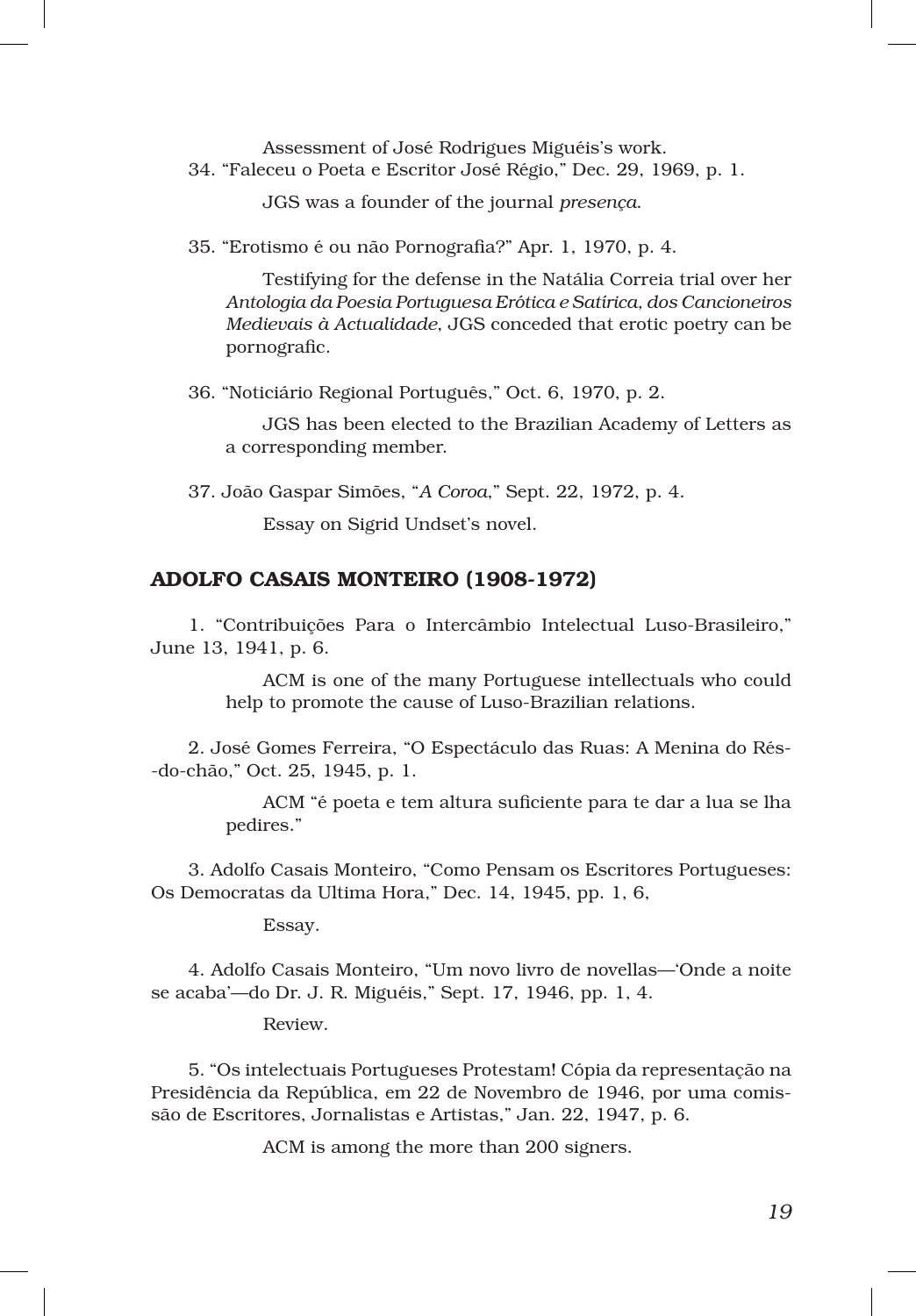6. "Continuam as prisões em Portugal dos elementos contrários à ditadura," Sept. 15, 1949, pp. 1, 4.

> "No Barreiro, a polícia fechou dois cafés e prendeu os seus proprietários, por terem consentido na distribuição da propaganda do sr. General Norton de Matos, como tambem foi preso o escritor e jornalista, sr. Adolfo Casais Monteiro, por solidariedade com Rodrigues Lapa, num artigo inserto na 'República,' jornal considerado orgão oficial da Candidatura, contra o qual se tem exercido prepotências tanto por parte da Censura, como da polícia, na sua distribuição pelos garotos."

7. ANI, "Restituído à Liberdade O Dr. Rodrigues Lapa," Jan. 17, 1949, p. 1.

"Lisboa, Jan. 15—Foram restituídos à liberdade, sob fiança, os srs. drs. Manuel Rodrigues Lapa e Adolfo Casais Monteiro, e enviados os respectivos processos ao Tribunal. O motivo da prisão do sr. dr. Adolfo Casais Monteiro foi um artigo seu, publicado na 'República' e considerado insultuoso para o povo português e para a independência do poder judicial."

8. Manuel Rodrigues Lapa, "Ainda o caso da Prisão do Prof. Rodrigues Lapa," Mar. 5, 1949, pp. 1, 4.

> "O pobre do Casais Monteiro já sofreu as consequências da simpática solidariedade de que teve para comigo: ferraram com ele no Aljube."

9. "Noticiário das Letras e Artes," Feb. 24, 1951, p. 3.

ACM has contributed to the volume *Leonardo Coimbra*.

10. "Aspectos do Intercâmbio Entre Portugal e Brasil," Sept. 2, 1952, pp. 1, 4.

> The Brazilian Odorico Tavares notes that ACM is among the contemporary Portuguese writers now being read in Brazil.

11. "O escritor Erico Veríssimo proferiu ontem uma palestra nesta cidade," Dec. 1, 1955, pp. 1, 6.

> ACM is one of the modern Portuguese writers being read in Brazil.

12. Adolfo Casais Monteiro, "Exame de Consciência dum Crítico," Feb. 28, 1957, p. 4.

Essay reprinted from *Diário de Lisboa*.